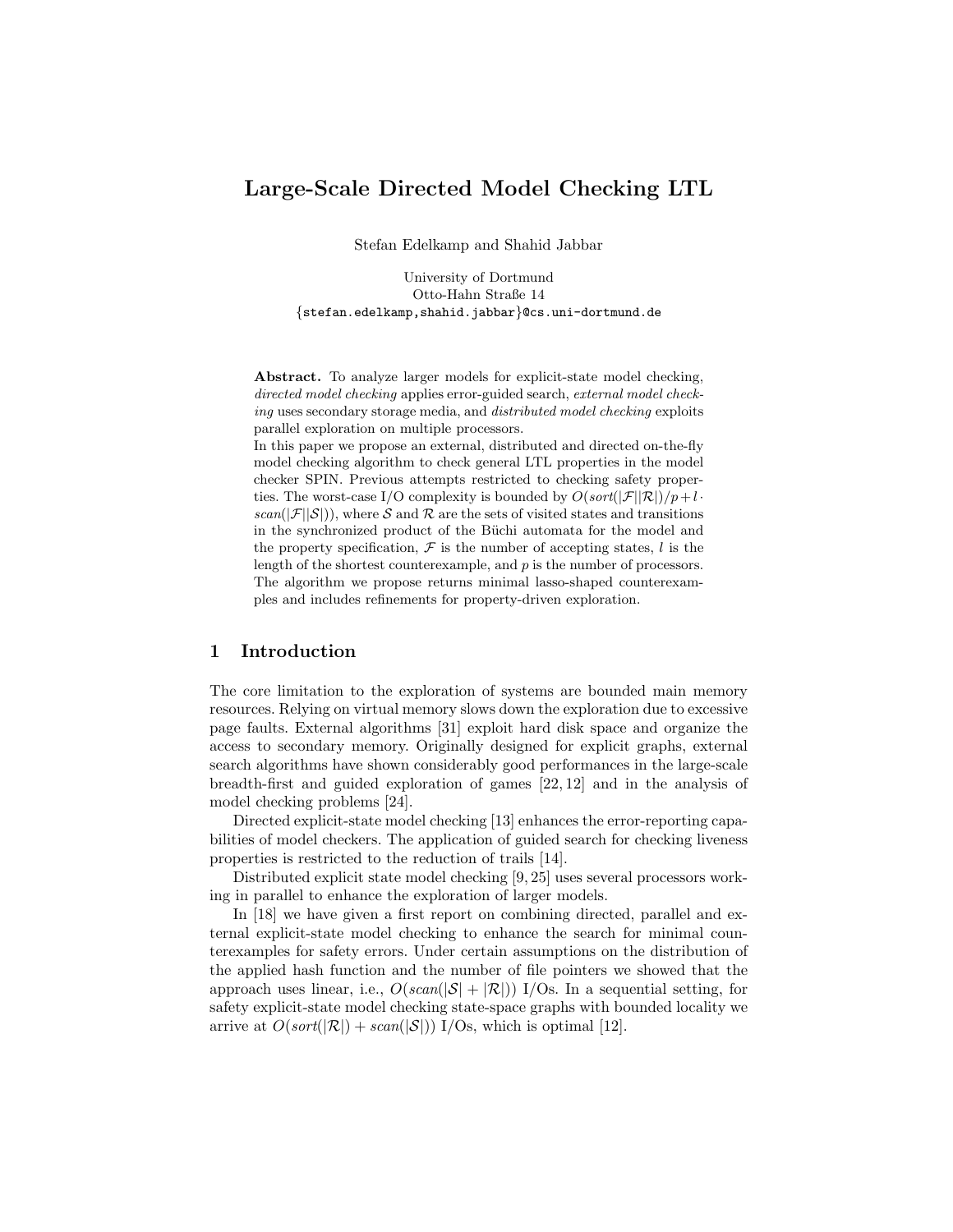The goal of this work is to extend this work to the exploration for checking liveness properties. The main challenge for distributed and external on-the-fly model checking is that the depth-first traversal of the global state space graph as used in Nested-DFS (an on-the-fly variant of Tarjan's algorithm [35]) is not efficient. All attempts to solve this problem via variants of breadth-first search [7, 4, 9] arrive at a time complexity that is non-linear in the size of the model. The approach we propose in this paper is based on a translation procedure of liveness problems into safety problems [32]. The translation approach has the advantage that the underlying algorithm design to detect safety errors has not to be changed. More crucially, the approach includes a rich state description which allows to express lower bounds for cost-optimal guided search. To enhance the exploration, we additionally exploit the never-claim automaton structure of the temporal property to be satisfied.

The paper is structured as follows. First we briefly review explicit-state LTL model checking using Büchi automata. Then we consider distributed model checking together with its limits and possibilities. Afterwards we introduce to external model checking safety properties and delayed duplication detection. We first consider breadth-first implicit graph search. Next we turn to the guided search, recalling the algorithm *External A\**. The upcoming section points out the problems in externalizing standard DFS model checking algorithms. This leads to the proposed approach for I/O efficient parallel external model checking. We provide monotone heuristics for optimal counterexample search and give empirical data for checking LTL formulae in an external and parallel variant of the SPIN model checker. Finally, we draw conclusions and indicate further research avenues.

# 2 Explicit-State Model Checking

In automata-based model checking, both the model to be analyzed and the specification to be checked are modeled as non-deterministic *Büchi automata*. Syntactically, Büchi automata are ordinary automata. For accepting *infinite words*, or runs, a different acceptance condition is applied. Let  $\rho$  be a run and  $\inf(\rho)$  be the set of states reached infinitely often in  $\rho$ , then a Büchi automaton accepts, if the intersection between  $\inf(\rho)$  and the set of final states F is not empty.

#### 2.1 Automata-based LTL Model Checking

The desired property of the system is specified in some form of temporal logic. We briefly introduce *linear temporal logic (LTL)*. A path in model  $M$  is a sequence of states  $\pi = S_0, S_1, \dots$  and  $\pi^i$  denotes the suffix of  $\pi$  starting at  $S_i$ . LTL formulae have the form "Always  $f$ ", where  $f$  is a path formula. If  $p$  is an atomic proposition then p is a path formula. If f and g are path formulae so are  $\neg f, f \vee$  $q, f \wedge q$ , **X**  $f$ , **F**  $f$ , **G**  $f$ , and  $f$  **U**  $q$ .

Transforming the model and the specification into Büchi automata assumes that systems can be modeled by automata, and that the LTL formula can be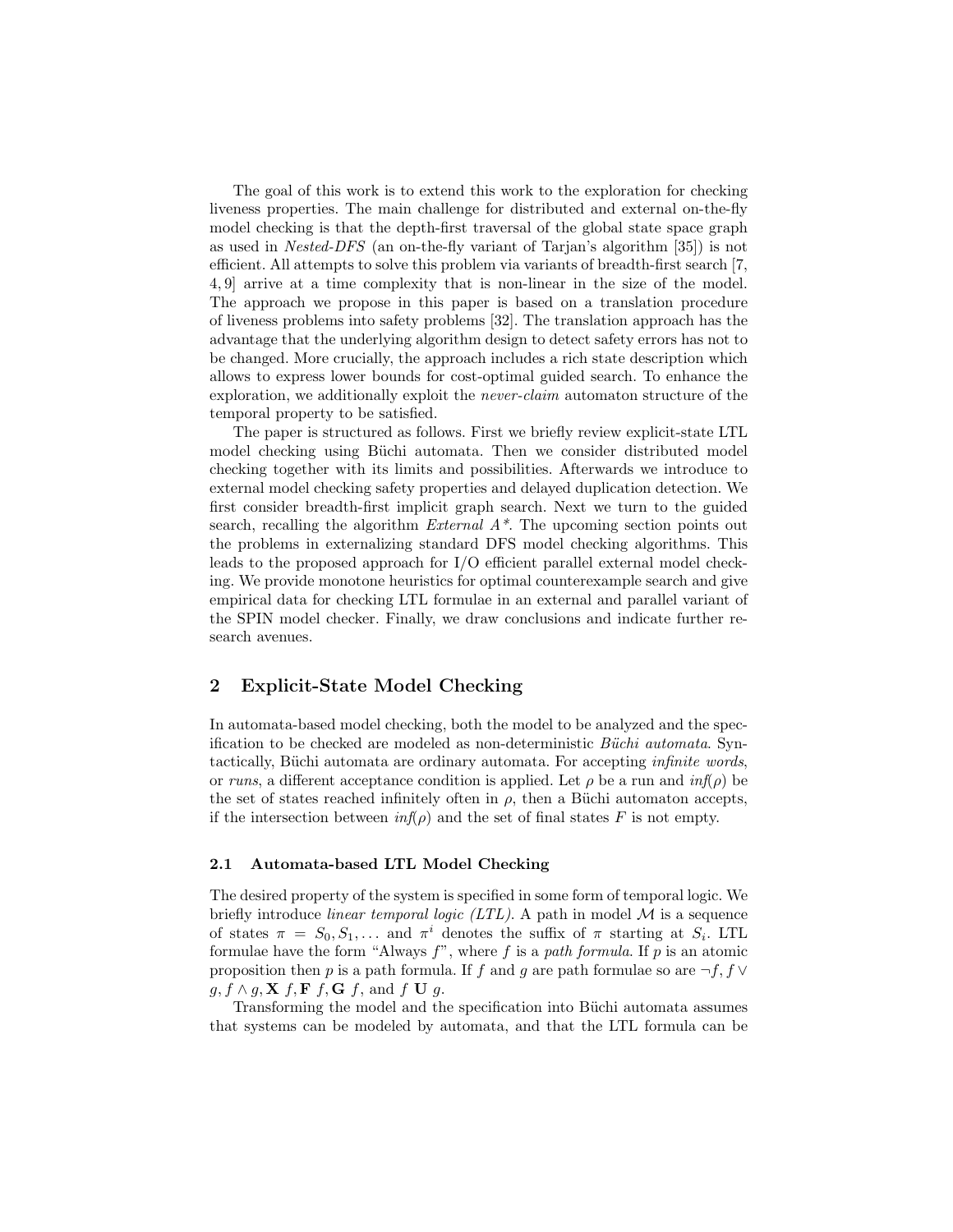transformed into an equivalent Büchi automaton. The contrary not always possible, since Büchi automata are clearly more expressive than LTL expressions [36]. Checking correctness is reduced to checking language emptiness. More formally, the model checking procedure validates that a model represented by an automaton  $M$  satisfies its specification represented by an automaton  $S$ . The task is to verify if  $\mathcal{L}(\mathcal{M}) \subseteq \mathcal{L}(\mathcal{S})$ . In words: the *language accepted by the model* is included in that of the specification. We have  $\mathcal{L}(\mathcal{M}) \subseteq \mathcal{L}(\mathcal{S})$  if and only if  $\mathcal{L}(\mathcal{M}) \cap \mathcal{L}(\mathcal{S}) = \emptyset$ . In practice, checking language emptiness is more efficient than checking language inclusion. Büchi automata are closed under intersection and complementation [8], so that there exists an automaton that accepts  $\mathcal{L}(\mathcal{S})$ and an automata that accepts  $\mathcal{L}(\mathcal{M}) \cap \overline{\mathcal{L}(\mathcal{S})}$ . It is possible to complement Büchi automaton equivalent to an LTL formula, but the worst-case running time of such a construction is double-exponential in the size of the formula. Therefore, in practice one constructs the never-claim automaton for negation of the LTL formula, avoiding complementation.

The product is *synchronous*, that is each transition in one automata implies one in the other. The property automaton is non-deterministic, such that both the successor generation and the temporal formula representation may introduce branching to the overall exploration. The construction assumes that all states in the model are accepting. If arbitrary Büchi automata are intersected, *extended* acceptance conditions are required [11].

For checking emptiness we have to check that the automaton accepts no word. Accepting runs are present in the automaton if the strongly connected components (SCCs) reachable from initial state and contain at least one accepting state. In this case, a reachable cycle contains at least one accepting state. Checking language emptiness corresponds to the validation that no such cycle exists.

#### 2.2 Tarjan's Algorithm

For finding accepting cycles, we analyze the state space graph structure; more precisely, the strongly connected components, SCCs for short. An algorithm to compute all SCCs of a graph in linear time is Tarjan's algorithm [35]. The algorithm divides in four stages. In the first stage, a DFS starting at the initial state computes the discovery and finishing times  $t_d(u)$  and  $t_f(u)$  for each visited state  $u$ , which corresponds to the time, when node  $u$  is entered and left. The second stage computes the inverse of the graph. In the third stage, a series of DFS considers the nodes in order of decreasing  $t_f$ -value. The fourth and last stage outputs the nodes of each tree in the DFS forest of the third stage as a strongly connected components.

# 2.3 Nested DFS

On-the-fly model checking is an efficient way to perform model checking. It computes the global state transition graph during the construction of the intersec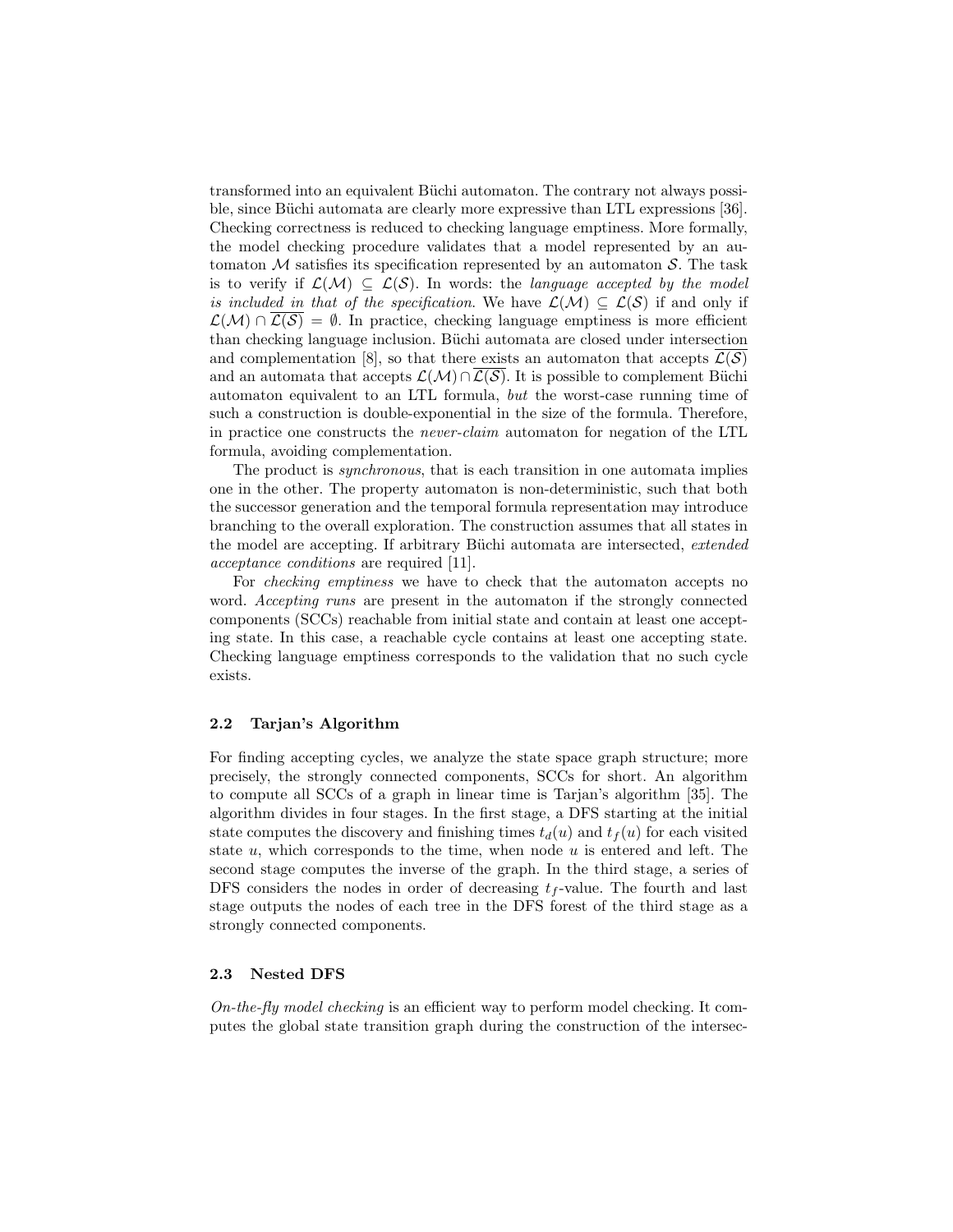tion. The advantage it that only that part of the state space is constructed that is needed in order to check the desired property.

For checking the synchronous product graph of the model and the specification for accepting cycles on-the-fly, nested-depth-first search has been proposed [17]. It explores the state space in a depth-first manner, stores visited states in a visited list, marks states which are on the current search stack, and invokes a secondary DFS starting at accepting states after they have been fully explored in the primary DFS. The secondary DFS explores states already visited by the primary search but not by any secondary search; states visited by the second search are *flagged* and if a state is found on the stack of first search, an accepting cycle is found. Typical implementations use 2 bits per state, one for marking, one for flagging. As with Tarjan's algorithm its worst-case is linear in the size of the intersected state transition graph, but it has the capability of reporting counter-example before the entire state space has been seen.

Property-driven or improved nested-depth-first search [3, 25] exploits the partitioning into SCCs of the never-claim for the negated LTL property into account. The main observation is that cycles in the state transition graph of the intersection of the system M and the never-claim automaton  $\mathcal N$  is accepting only if the corresponding cycle in  $\mathcal N$  is accepting. Therefore, the approaches use Tarjan's algorithm to analyze never-claim. An SCC in  $\mathcal N$  is called non-accepting if none of its states is accepting; full-accepting, if each cycle formed by states of the SCC is accepting, and partial-accepting, otherwise. Improved nested DFS partitions the never-claim into SCCs and applies secondary search only in case of partially accepting cycles.

# 3 Distributed Model Checking LTL

Liveness property validation based on DFS appears to be an inappropriate choice for distributed model checking. For distributed model checking the core reason is that in contrast to BFS, DFS appears to be inherently sequential [29]. Different attempts have been suggested to allow an efficient parallelization for model checking liveness. Unfortunately, none of the approaches guarantee a linear time complexity.

#### 3.1 Breadth-First LTL Model Checking

A line of research tries to avoid nested depth-first search by studying variants of breadth-first search [5, 4, 7]. The approach presented in [5, 4] invokes a secondary search for detecting cycles from BFS backward edges, i.e., transitions encountered in the overall state space that link states in larger, together with (already explored) states in smaller depth. Those backward edges may potentially spawn cycles and are searched individually. If no accepting cycle is found the depth bound is increased. The number of backward edges is reduced by similar observations as in improved nested depth-first search. The worst case time complexity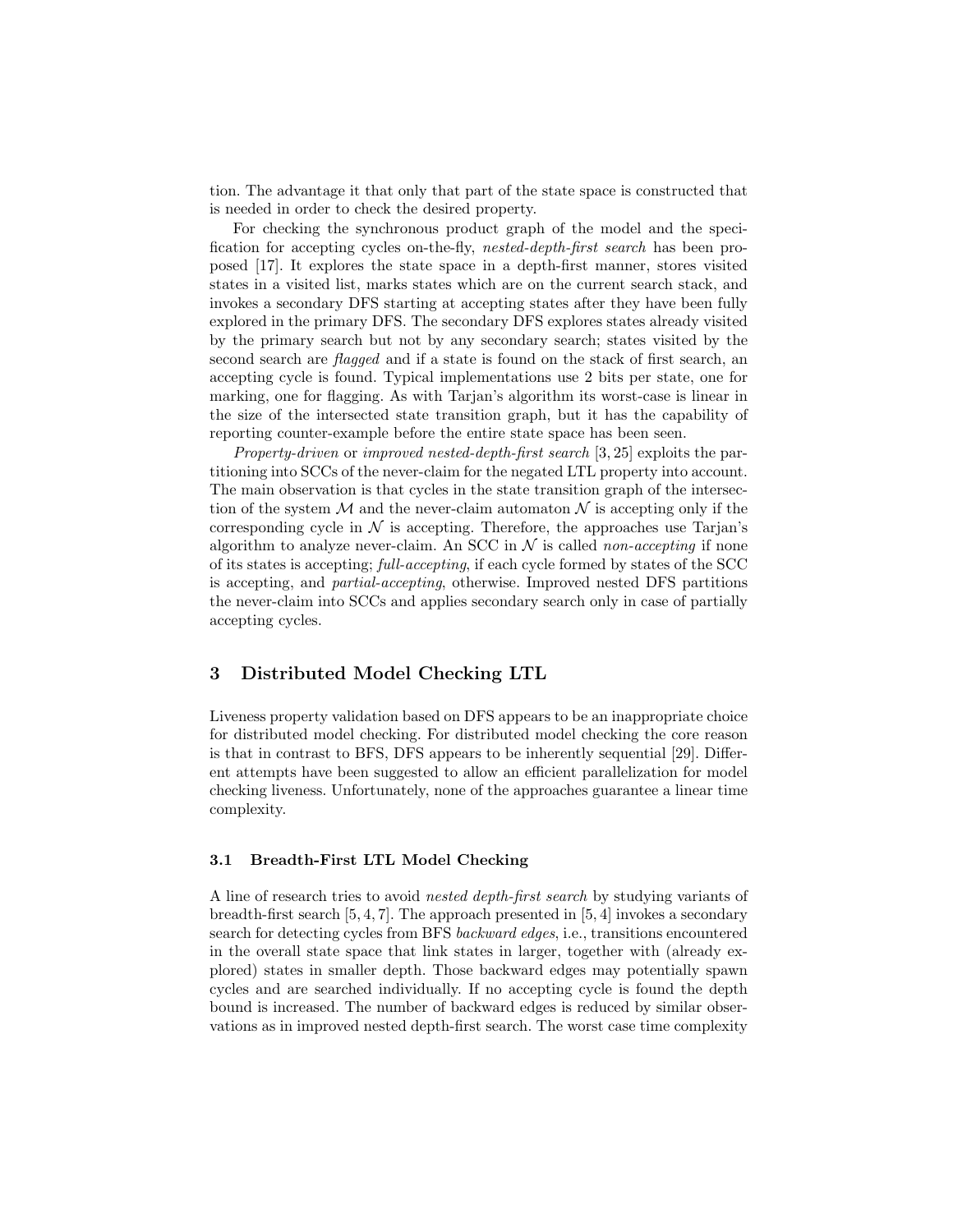is  $O(|\mathcal{R}|\cdot(|\mathcal{S}|+|\mathcal{R}|))$ . The approach allows on-the-fly model checking and is compatible with a limited form of partial order reduction. In [7], instead of backward edges, predecessor acceptance is chosen for an  $O(|\mathcal{R}|^2 + |\mathcal{S}|)$  algorithm.

### 3.2 Explicit Fair Cycle Detection

In [9], the symbolic OWCTY<sup>1</sup> algorithm [15] is converted into an explicit one. Similar to Tarjan's algorithm, the approach computes the entire reachability set before extracting the cycle. Unlike Tarjan's algorithm, the order of the exploration does not matter. Next, a loop alternates between a reachability and elimination phase unless a fixpoint is reached. In the first phase, fair states are checked if they can be reached again. In the second phase, states with a determined fair status are eliminated from the search. The worst case number of iterations is bounded by the diameter  $d$  of the search space. The explicit state conversion of the approach runs in  $O(d \cdot (|\mathcal{R}|+|\mathcal{S}|))$  time and has been exploited to perform distributed model checking. Cycle extraction for counter-example generation runs in linear time.

### 4 External Model Checking Safety

I/O-efficient model checking algorithms explicitly manage the memory hierarchy and can lead to substantial speedups compared to caching and pre-fetching heuristics of the underlying operating system, since they are more informed to predict and adjust future memory access.

The standard model for comparing the performance of external algorithms consists of a single processor, a small internal memory that can hold up to M data items, and an unlimited secondary memory. The size of the input problem (in terms of the number of records) is abbreviated by  $N$ . Moreover, the block size B governs the bandwidth of memory transfers. It is often convenient to refer to these parameters in terms of blocks, so we define  $m = M/B$  and  $n = N/B$ . It is usually assumed that at the beginning of the algorithm, the input data is stored in contiguous blocks on external memory, and the same must hold for the output. Only the number of block reads and writes are counted, computations in internal memory do not incur any cost. The single disk model for external algorithms has been invented by  $[2]$ . An extension of the model considers  $D$  disks that can be accessed simultaneously. When using multiple disks in parallel, the technique of *disk striping* can be employed to essentially increase the block size by a factor of D. Successive blocks are distributed across different disks.

It is convenient to express the complexity of external-memory algorithms using a number of frequently occurring primitive operations. The simplest operation is scanning, which means reading a stream of records stored consecutively on secondary memory. In this case, it is trivial to exploit disk- and block-parallelism. The number of I/Os is  $scan(N) = \Theta(\frac{N}{DB}) = \Theta(\frac{n}{D})$ . Another important operation

<sup>&</sup>lt;sup>1</sup> Acronym for *One Way to Catch them Young*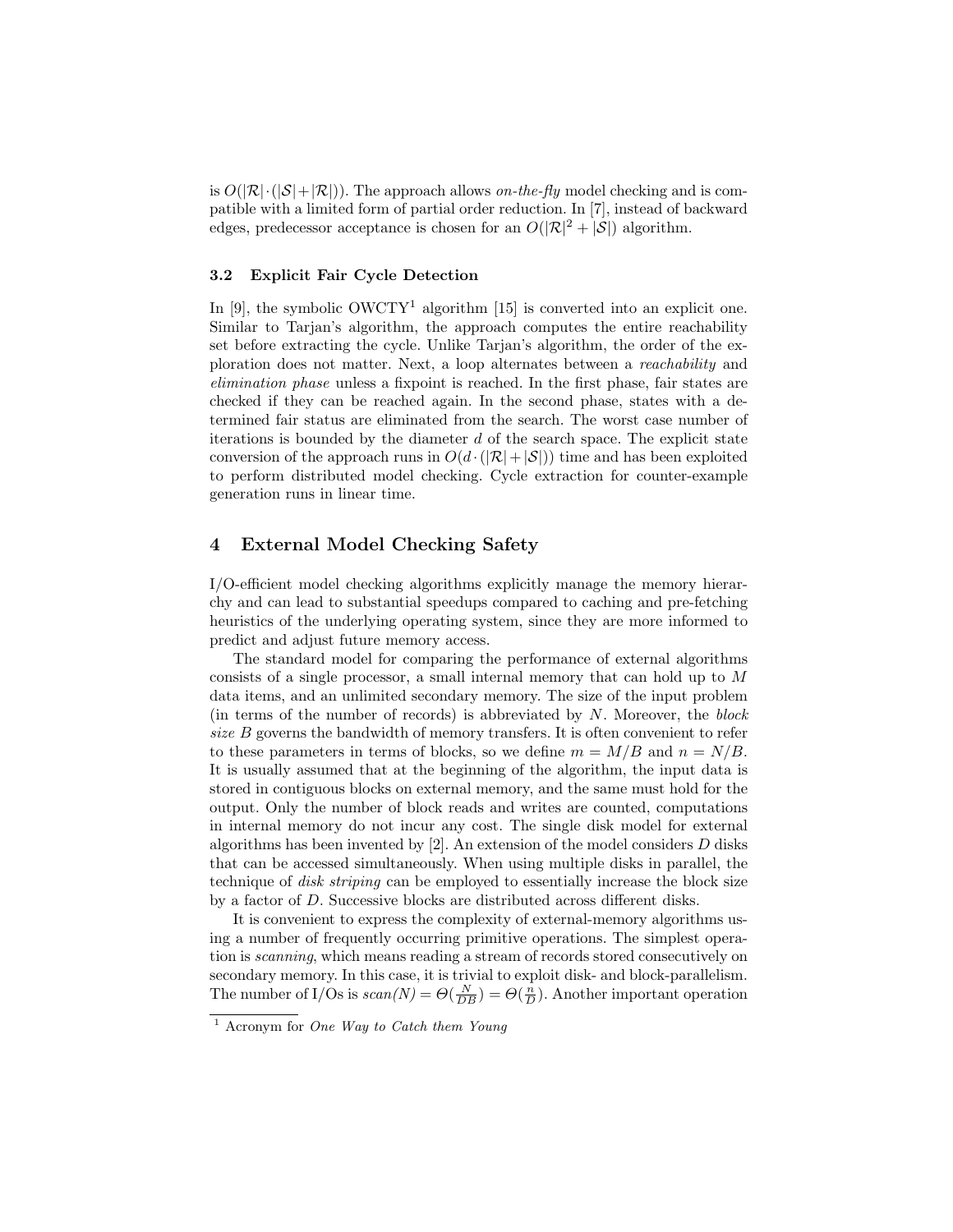is external sorting. The proposed algorithms fall into two categories: those based on the merging paradigm, and those based on the distribution paradigm. The algorithms' complexity is  $sort(N) = \Theta(\frac{N}{DB} \log_{M/B} \frac{N}{B}) = \Theta(\frac{n}{D} \log_m n)$ .

### 4.1 External BFS

Recall the standard internal-memory BFS algorithm: it visits each node  $v \in V$  of the input problem graph G in a one-by-one fashion, as stored in a FIFO queue. After a node v is extracted, its adjacency list (the sets of neighbors in  $G$ ) is examined, and those of them that haven't been visited so far are inserted into the queue in turn. In external search the internal queue is substituted with a file. Naively running the standard internal-BFS algorithm in the same way in external memory will result in  $\Theta(|\mathcal{S}|)$  I/Os for unstructured accesses to the adjacency lists, and  $\Theta(|\mathcal{R}|)$  I/Os for finding out whether neighboring nodes have already been visited. The explicit external graph algorithm of [27] improves on the latter complexity for the case of undirected graphs, in which duplicates are constrained to be located in adjacent levels. After the preprocessing step the graph is stored in adjacency-list representation, it generating the multi-set of neighbors for each BFS-level followed by a duplicate elimination phase. Duplicate elimination is realized via external sorting followed by an external scan. External BFS requires  $O(|\mathcal{S}| + sort(|\mathcal{R}|))$  time, where  $O(|\mathcal{S}|)$  is due to the external representation of the graph and the initial reconfiguration time to enable efficient successor generation.

An implicit variant of the above algorithm algorithm [27] for explicit BFSsearch in implicit graphs has been coined to the term delayed duplicate detection for frontier search [21]. It assumes an undirected search graph. The algorithm maintains BFS layers on disk. Layer  $L(i-1)$  is scanned and the set of successors are put into a buffer of size close to the main memory capacity. If the buffer becomes full, internal sorting followed by a duplicate elimination scanning phase generates a sorted duplicate-free state sequence in the buffer that is flushed to disk. The outcome of this phase are  $k$  sorted files. In the next step, external *merging* is applied to unify the files into  $L(i)$  by a simultaneous scan. The size of the output files is chosen such that a single pass suffices. Duplicates are eliminated. Since the files were sorted, the complexity is given by the scanning time of all files. One also has to eliminate  $L(i - 1)$  and  $L(i - 2)$  from  $L(i)$  to avoid re-computations; that is, nodes extracted from the external queue are not immediately deleted, but kept until after the layer has been completely generated and sorted, at which point duplicates can be eliminated using a parallel scan. The process is repeated until  $L(i - 1)$  becomes empty, or the goal has been found. The total execution time is  $O(\text{sort}(|\mathcal{R}|) + \text{scan}(|\mathcal{S}|))$  I/Os. The I/O optimality of External BFS is based on the work of [1], who gave a matching lower bound for external sorting.

External BFS has been successfully applied to fully explore the 15-Puzzle using 1.4 terabytes of hard disk in about three weeks [22]. The algorithm shares similarities with the internal frontier search algorithms [23] that were used for solving multiple sequence alignment problem, an idea that goes back to Hirschberg [16].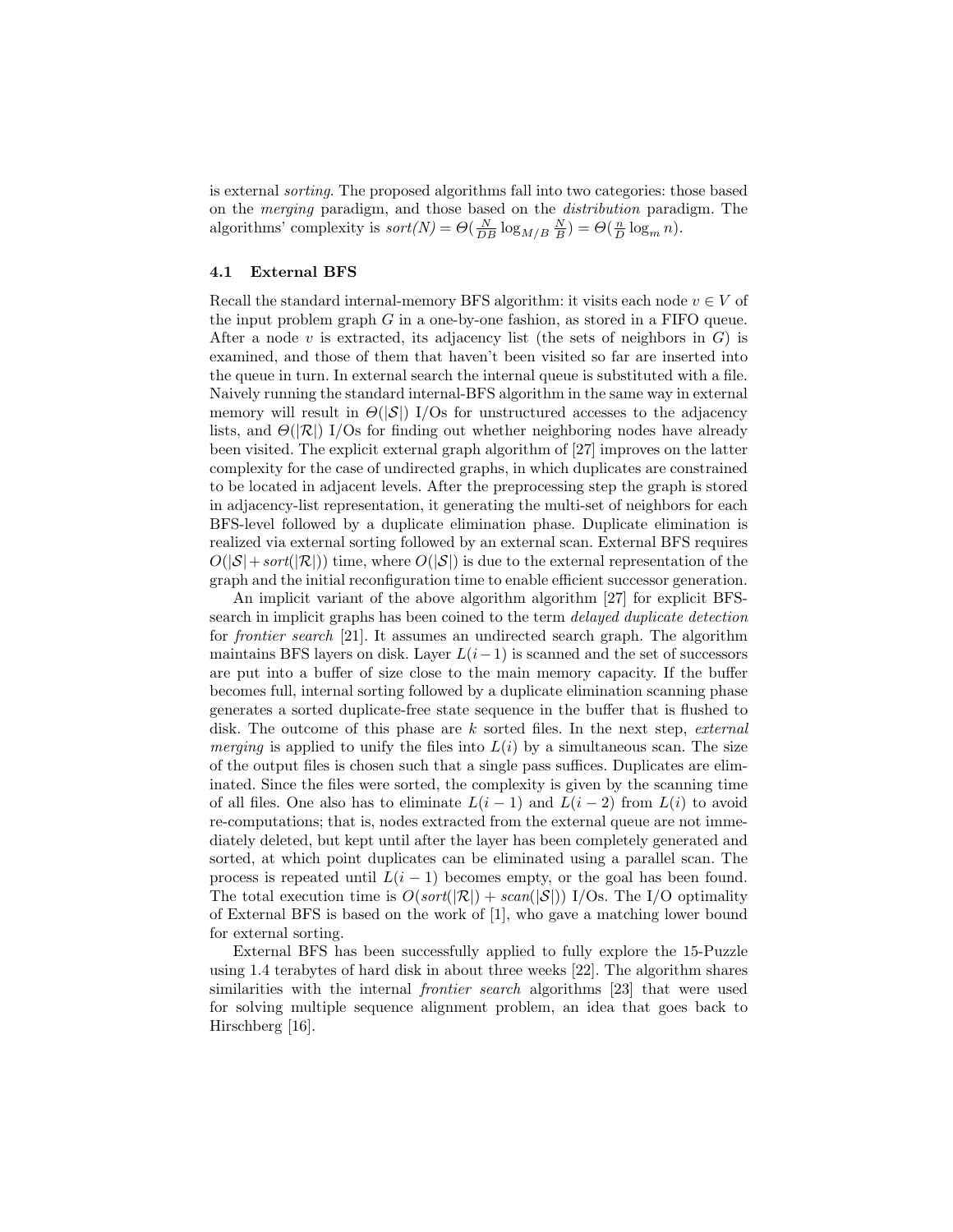#### 4.2 External A\*

External  $A^*$  [12] maintains the search space on disk. The priority queue data structure is represented as a list of buckets. In the course of the algorithm, each bucket  $L(i, j)$  will contain all states u with path length  $g(u) = i$  and heuristic estimate  $h(u) = j$ . We will later discuss, how such estimates can be derived in real-time minimum-cost reachability analysis. As same states have same heuristic estimates, it is easy to restrict duplicate detection to buckets of the same h-value. By an assumed undirected, unweighted state space problem graph structure, we can restrict aspirants for duplicate detection furthermore. If all duplicates of a state with g-value i are removed with respect to the levels i,  $i-1$  and  $i-2$ , then there no duplicate state will remain for the entire search process. For breadthfirst-search in explicit graphs, this is in fact the algorithm of [27]. We consider each bucket as a different file that has an individual internal buffer. A bucket is active if some of its states are currently expanded or generated. If a buffer becomes full, then it is flushed to disk.

Since External  $A^*$  simulates  $A^*$  and changes only the order of elements to be expanded that have the same f-value, completeness and optimality are inherited from the properties of  $A^*$ . The I/O complexity for External  $A^*$  in an implicit unweighted and undirected graph with monotone estimates is bounded by  $O(\mathit{sort}(|\mathcal{R}|) + \mathit{scan}(|\mathcal{S}|))$ , where  $|\mathcal{S}|$  and  $|\mathcal{R}|$  are the number of nodes and edges in the explored subgraph of the state space problem graph. It has been shown [12] that the lower bound for the delayed duplicate detection is  $\Omega(\text{sort}(|\mathcal{S}|))$  I/Os.

*Parallel External*  $A^*$  [18] is a parallel variant of External  $A^*$  based on queues of working requests. In the exploration stage, each processor flushes the successors with a particular q and h value to an individual file. It has its own hash table and eliminates some duplicates already in main memory. If the output buffer exceeds memory capacity the processor writes the hash table to disk. In a first sorting stage, its sorts its own files. The number of file pointers needed is restricted by the number of flushed buffers. In the distribution stage, a single processor distributes all states in the pre-sorted files into different files according to the hash value's range. As all input files are sorted this is a mere scan. In the second sorting stage, processors externally sort the partially sorted files to find further duplicates. The output of this phase are sorted and partitioned buffers. Using the hash index as the sorting key the concatenation of files is totally sorted.

### 5 Problems with Externalizing DFS

External depth-first search relies on an external stack data structure. The search stack is small compared to the overall search but in the worst-case it can become large. For an external stack, the buffer is just an internal memory array of 2B elements that at any time contains the  $k < 2B$  elements most recently inserted. We assume that the stack content is bounded by at most  $N$  elements. A pop operation incurs no  $I/O$ , except for the case the buffer has run empty, where  $O(1)$  I/O to retrieve a block of B elements is sufficient. A *push* operation incurs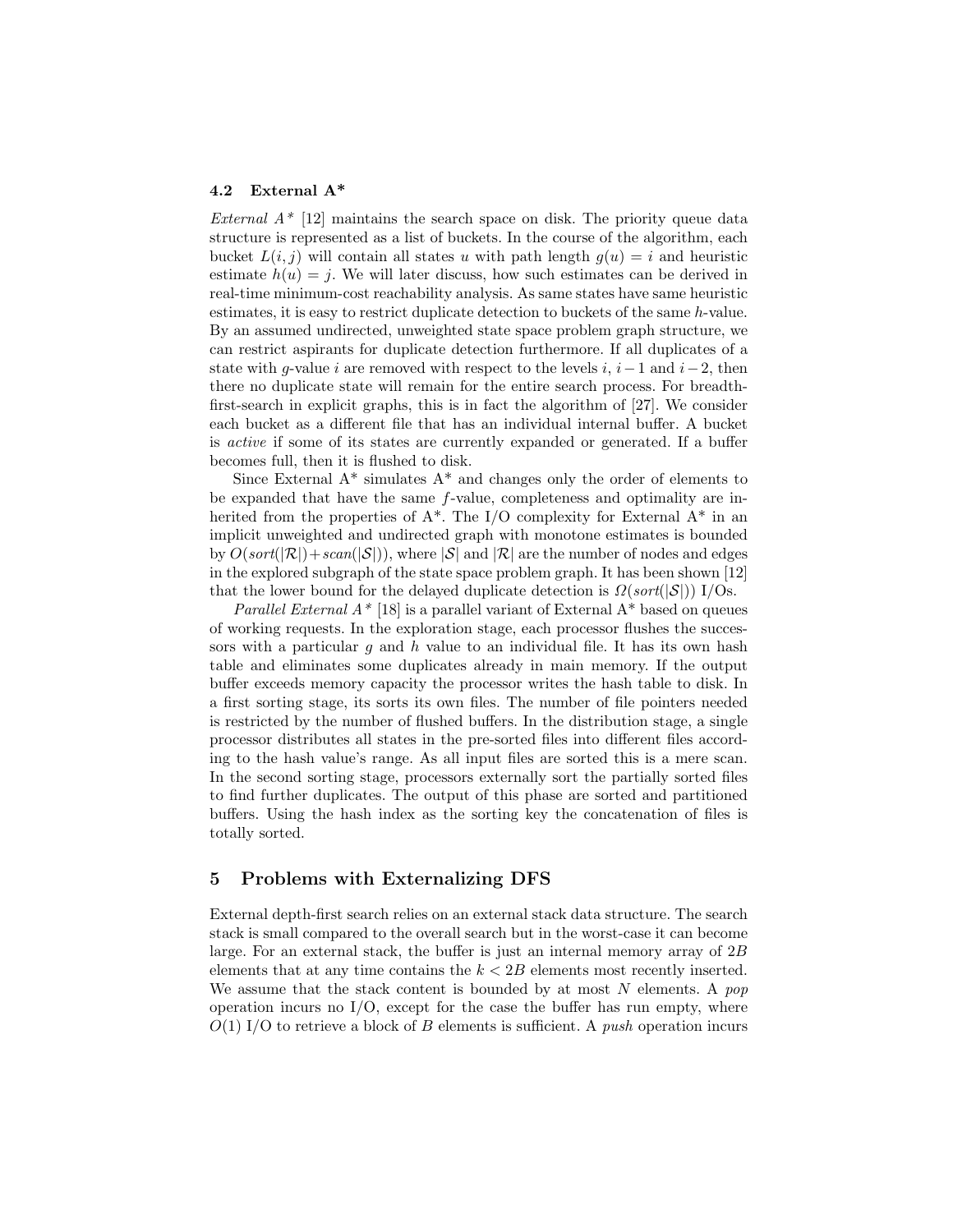no I/O, except for the case the buffer has run full, where  $O(1)$  I/O is to retrieve a block of B elements is needed. Insertion and deletion take  $1/B$  I/Os in the amortized sense.

The I/O complexity for external DFS for explicit (possible directed) graphs has been shown to be  $O(|\mathcal{S}| + |\mathcal{S}|/M \cdot scan(|\mathcal{R}|))$  [10]. There are  $|\mathcal{S}|/M$  stages where the internal buffer for the visited state set becomes full, in which case it is flushed and duplicates are eliminated from the external adjacency list representation by a file scan. Visited successors in the unexplored adjacency lists are marked not to be generated again, such that all states in the internal visited list can be eliminated for good. As with External BFS in explicit graphs, value  $O(|\mathcal{S}|)$  I/O is due to the unstructured access to the external adjacency list. Computing SCCs in explicit graphs has the same I/O complexity as DFS, i.e.  $O(|\mathcal{S}| + |\mathcal{S}|/M \cdot scan(|\mathcal{R}|))$  I/Os. For implicit graphs as generated for model checking liveness, no access to an external adjacency list is needed, so that the world should look better. Dropping the term of  $O(|\mathcal{S}|)$  I/O as with External BFS, however, is a challenge. The major problem for external DFS exploration in implicit graphs is that unseen adjacencies cannot been modeled and there is no time for performing delayed duplicate detection. For implicit graphs this is not available, as we cannot access the search graph that we have not seen so far.

### 6 Large-Scale Model Checking Liveness

We decided to build our external model checker on top of the *liveness as safety* model checking approach [32]. It proposes to convert a liveness model checking problem into a safety model checking problem by roughly doubling the state vector size and guessing the seed of a fairness cycle. More precisely, the proposed extension stores with the current state  $s$  a previously seen state  $s'$  together with two flags *start-cycle* and *closed-cycle*. The first flag is set to prevent future overwriting of the stored state. The second flag indicates that a second occurrence of  $s'$  has been found. Unless the seed of the cycle has not been guessed  $s$  equals s'. The initial state is spawned to two states, one attached to (false, false) and the other attached to *true,false*). If S and R are the set of states and the set of transitions of the synchronous product of the model and the (never-claim) specification, then S is searched at most  $|\mathcal{S}|$  times, yielding a time complexity of  $O(|\mathcal{S}| \cdot (|\mathcal{S}| + |\mathcal{R}|)).$ 

The most important observation is that based on this extension the exploration algorithms themselves have not (or only minorly) to be changed. For example, in [32] the authors show how to extend models using so-called observers and applying the same model checker. In [33] the authors showed that for fairness constraints of the form  $\mathbf{F}p$  we have that

$$
\rho = (S_1 \dots S_{l-1})(S_l \dots S_{k-1})^{\omega}
$$

is a run in the state space  $S$  if and only if

$$
\rho' = (S_0, S_0, 0, 0) \dots (S_{l-1}, S_{l-1}, 0, 0) ((S_l, S_l, 1, 0) \dots (S_{k-1}, S_l, 1, 0))^\omega (S_l, S_l, 1, 1)
$$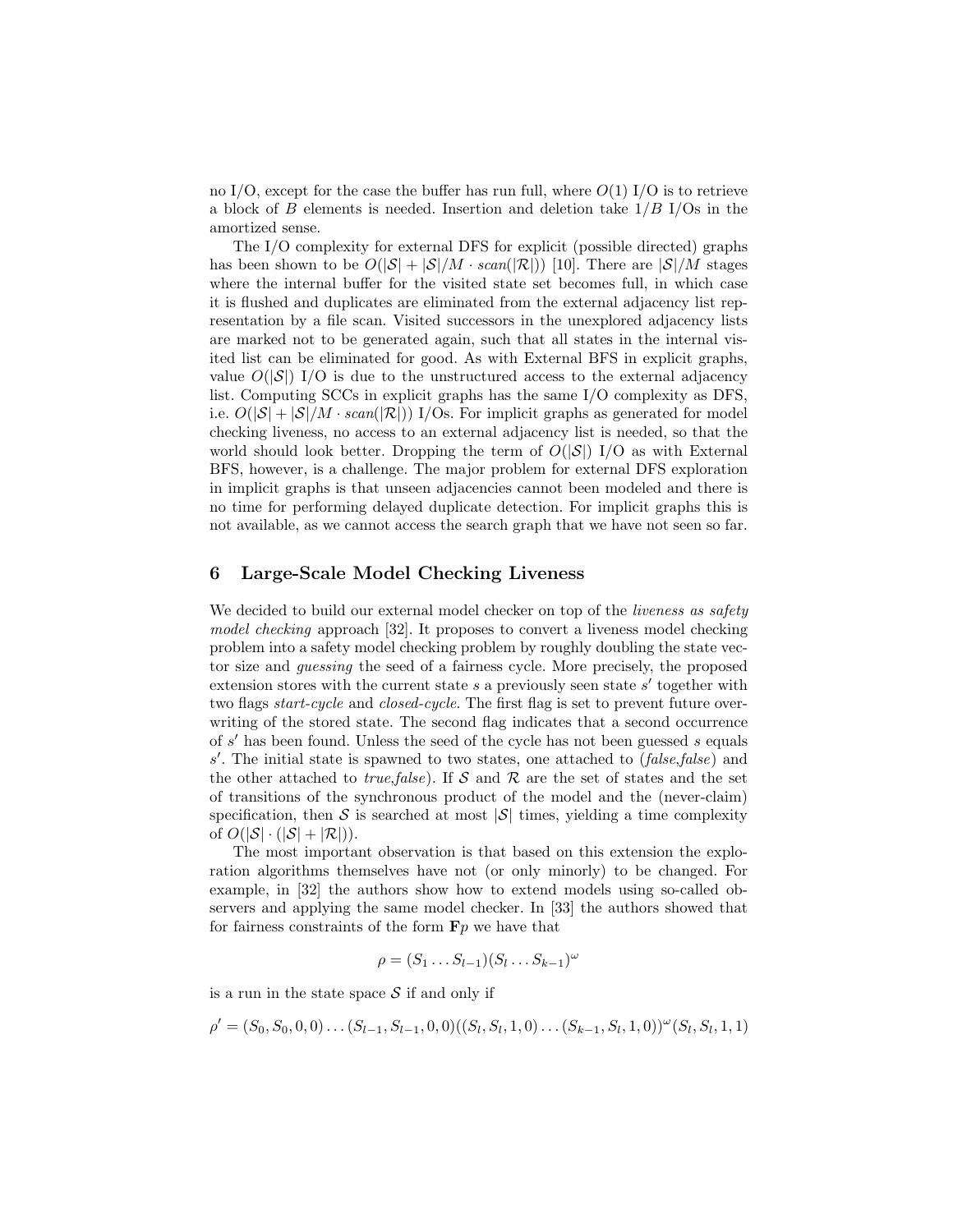is a run in the extended state space  $S'$ .

As this construction does not yet record Büchi automaton acceptance conditions for explicit-state model checking, as suggested by [32], we work with a slightly different state description. State pairs in the first phase are called primary states, states pairs in the secondary phase are called *sencondary* states. We drop Boolean variables completely as we distinguish primary from secondary states by comparing the state vectors of the state pair. Moreover, we spawn secondary children only at accepting primary states.

Without any heuristic the algorithm executes external breadth-first search, which in iteration be casted as a snapshot in *bounded automata-based model* checking. Bounded model checking [6] uses a propositional SAT solver for the symbolic exploration of model checking problems. It exploits the SATPLAN exploration idea of [20] using a rising search horizon  $k$  to generate Boolean formulae encoding the overall exploration problem up the BFS-level  $k$ . In bounded automata-based model checking we use a similar approach, but without using BDDs nor SAT-formulae. To avoid traversing the full state space in Tarjan's algorithm, we analyze the cross product graph up to some threshold depth value k. If we find a counter-example already in depth  $k$  we terminate, otherwise we increase k. The bounded semantics for this strategy are the same as in BMC  $[6]$ :  $\pi \models^i_k p$  if and only if  $p \in L(p(i))$ ,  $\pi \models^i_k \neg p$  if and only if  $p \notin L(p(i))$ ,  $\pi \models^i_k f \wedge g$ if and only if  $\pi \models_k^i f$  and  $\pi \models_k^i g$ ,  $\pi \models_k^i f \vee g$  if and only if  $\pi \models_k^i f$  or  $\pi \models_k^i g$ ,  $\pi \models^i_k \mathbf{G}$  f is always false,  $\pi \models^i_k \mathbf{F}$  f if and only if  $\exists j, i \leq j \leq k : \pi \models^j_k f$ ,  $\pi \models_k^i Xf$  if and only if  $i < k$  and  $\pi \models_k^{i+1} f$ , and  $\pi \models_k^i fUg$  if and only if  $\exists j, i \leq j \leq k : \pi \models^j_k g \text{ and } \forall n, i \leq n < j : \pi \models^n_k f.$ 

Theorem 1. For problem graphs the external BFS LTL model checking algorithm finds the shortest counterexample with an accepting seed state. Its I/O complexity is  $O(\text{sort}(|\mathcal{F}||\mathcal{R}|)+l\cdot\text{scan}(|\mathcal{F}||\mathcal{S}|)),$  where l is the length of the shortest counterexample.

Proof. Since each state is expanded at most once, all sortings can be done in time  $O(\text{sort}(|\mathcal{F}||\mathcal{R}|))$  I/Os. Filtering, evaluating, and merging are all available in scanning time of the buckets in consideration. The I/O complexity for predecessor elimination depends on the number of buckets that are referred to during file subtraction/reduction. The number of buckets is bounded by the number of layers and thus the length of the shortest counterexample. Consequently, the I/O complexity for large-scale LTL model checking is bounded by  $O(\mathit{sort}(|\mathcal{F}||\mathcal{R}|) + l \cdot \mathit{scan}(|\mathcal{F}||\mathcal{S}|))$  I/Os.

#### 6.1 Heuristics for Safety Model Checking

For defining heuristics for safety model checking, we assume that the global state space is generated based on the asynchronous compositions of local state spaces  $\mathcal{P}_i, i \in \{1, \ldots, n\},$  called processes. In other words, each global system state is partitioned into n local states. The state of a local process  $P_i$  is called its program counter,  $i \in \{1, \ldots, n\}$ , pc<sub>i</sub> for short.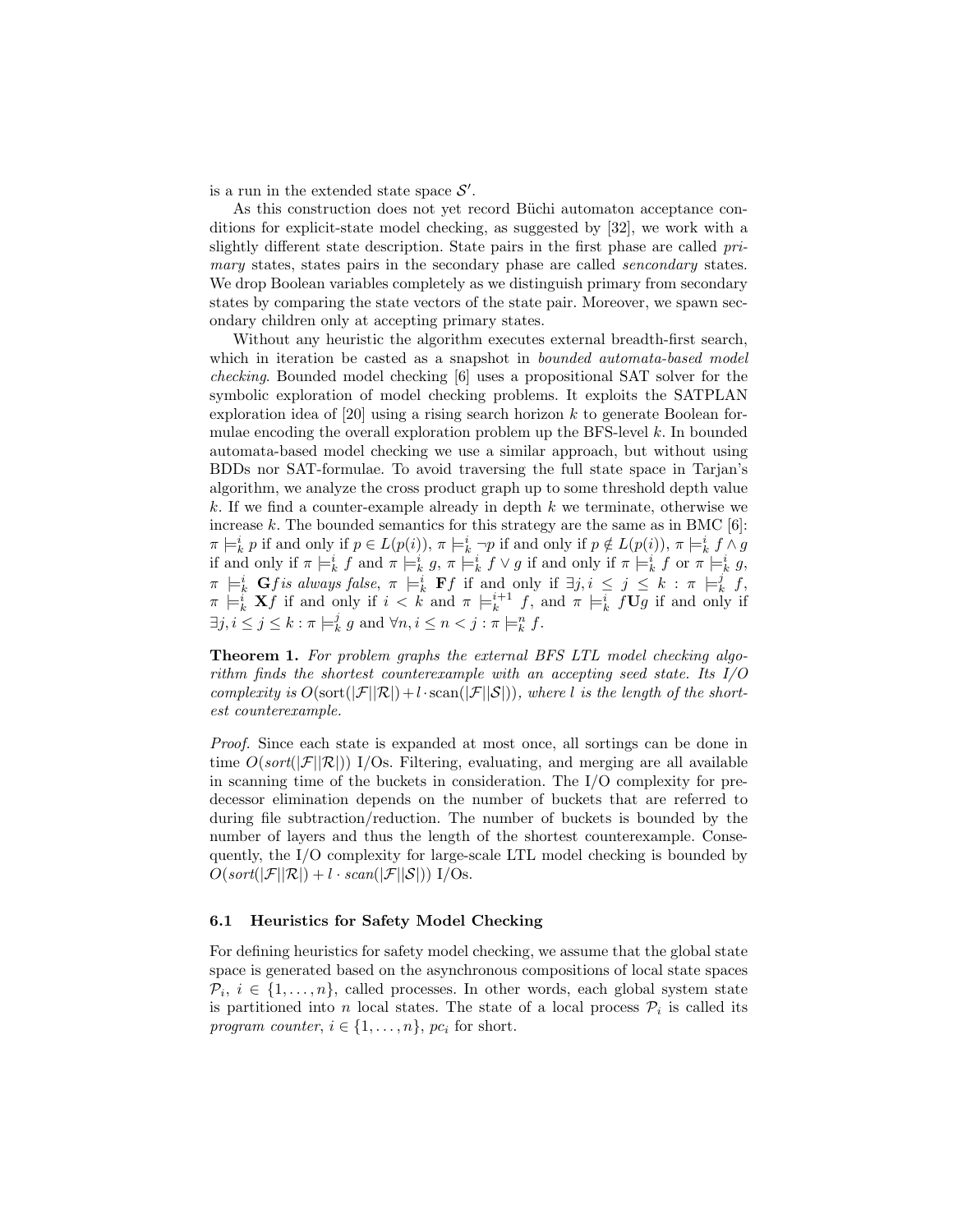The FSM distance heuristic is defined as the sum for each  $\mathcal{P}_i$  of the distance between the local state of  $\mathcal{P}_i$  in s and the local state of  $\mathcal{P}_i$  in s', i.e.,

$$
H_m(s, s') = \sum_{i=1}^{n} D_i(p c_i(s), p c_i(s')),
$$

where  $D_i(pc_i(s), pc_i(s')$  denotes the shortest path from  $pc_i(s)$  to  $pc_i(s')$  in the automaton representation of  $\mathcal{P}_i$ . The values for  $D_i$  are computed prior to the search.

#### 6.2 Trail-directed Heuristics

The FSM distance heuristic assumes that both states  $s$  and  $s'$  are known to the exploration module. It has mainly been used in trail-directed search, where a counter-example to an existing error state is to be shortened. It has also been applied to the verification of liveness properties where the prefix path to the start of the cycle and the accepting cycle itself are shortened in sequence. For this case the distance in the never-claim automaton  $\mathcal N$  is included as follows

$$
H'_m(s,s')=\max\left\{H_M(s,s'), D_{\mathcal{N}}(pc_{\mathcal{N}}(s),pc_{\mathcal{N}}(s'))\right\}.
$$

As the product of different processes is asynchronous, it is not difficult to see [26] that the FSM distance is *monotone*, i.e.,  $H_m(s) - H_m(s') \leq 1$  for each pair  $(s, s')$ with  $s'$  being the direct successor of  $s$ . Monotone heuristics guarantee the optimality of counterexample paths in heuristic search exploration algorithms like  $A^*$  [28]. It is also not difficult to see that the maximum of two monotone heuristics is monotone. Hence,  $H'_m(s, s')$  is also a monotone heuristic for shortening liveness trails.

#### 6.3 Heuristic for LTL Properties

In the extended search space  $\mathcal{S}'$  we search for shortest lasso-shaped counterexamples, without knowing the start of the cycle beforehand. We used the monotone heuristic

$$
H_a(s) = \min_{s' \in F_{\mathcal{N}}}\left\{D_{\mathcal{N}}(pc_{\mathcal{N}}(s), pc_{\mathcal{N}}(s'))\right\}
$$

for finding accepting states in the original search space.

States in the extended search are abbreviated by tuples  $(s, s')$ , with s recording the start state of the cycle  $s'$  being the current search state. If we reach an accepting state, we immediately switch to secondary search. Therefore, we observe two distinct cases: primary search, accepting state not yet reached, secondary search, accepting state once found. The state  $s = s'$  reached in secondary search is the goal. As it is a successor of a secondary state, we can distinguish the situation from reaching such a state for the first time.

For all  $e = (s, s')$  in the extended search space  $S'$ , let  $H_a(e) = H_a(s)$  and  $H_M(e) = H_M(s, s')$ . Now we are ready to define a heuristic for liveness

$$
H(e) = \begin{cases} H_a(s) & \text{if } s = s' \\ H'_M(s, s') & \text{if } s \neq s' \end{cases}
$$
 (1)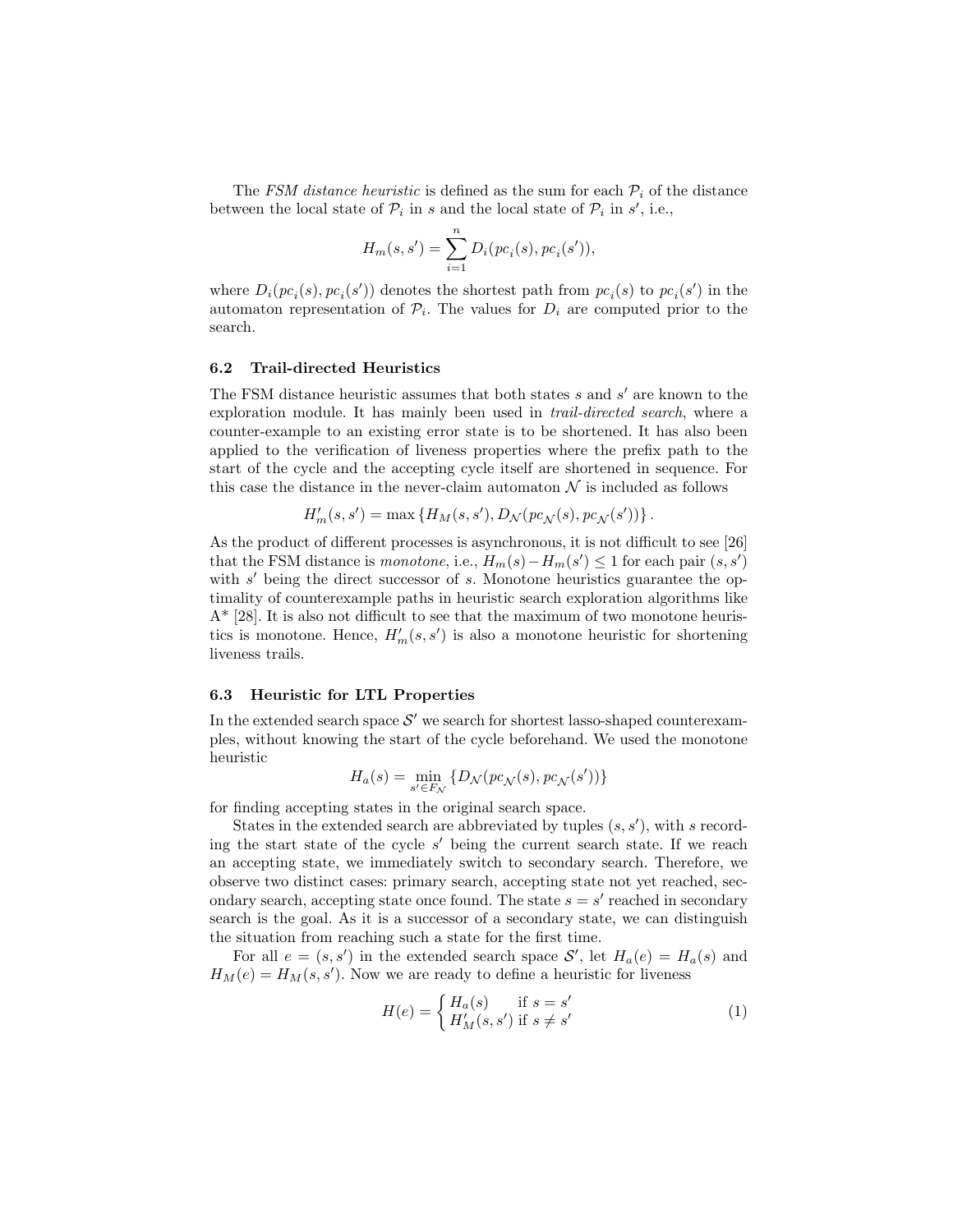**Lemma 1.** Let  $h^*(e)$  be the shortest lasso-shaped counterexample with an accepting seed state starting at e. Then  $H(e)$  is a lower bound on  $h^*(e)$ .

Proof. As each counterexample has to contain at least one accepting state in the never-claim, for primary states e we have that  $H = H_a(e)$  is a lower bound. For secondary states  $e = (s, s')$ , we have

$$
H(e) = H'_{M}(s, s') = \max\{H_{M}(s, s'), D_{\mathcal{N}}(pc_{\mathcal{N}}(s), pc_{\mathcal{N}}(s'))\},\,
$$

a lower bound to close the cycle and the lasso in total.

**Lemma 2.** The estimator H is monotone, i.e.,  $H(e) - H(e') \leq 1$  for all successor states  $e'$  of  $e$ .

*Proof.* Consistency is a local property. As both  $H_a$  and  $H'_M$  are monotone [26] and only one of them is true at a time, the only thing we have to show that  $H$  is monotone are the transitions between the different cases. The only problematic situation is the transition in case of reaching an accepting state. Here we have that a predecessor e with an evaluation of  $H(e) = H_a(e) = 0$  spawns successors e' with evaluation values of  $H_M(e') > 0$ . However, this incurs no problem as  $H(e) - H(e') \leq 1$  still preserves monotonicity.

The gap between  $H_M$  and  $H_a$  at accepting states may indicate that there is some option for applying an improved search estimate.

The next results shows that given a monotone heuristic estimate our approach terminates with an minimal-length counterexample where the lasso seed is accepting. If one allows seed states also to be non-accepting, there are potentially shorter counterexamples. This is possible if the accepting state is reachable only via a non-accepting seed. In this case the path from the seed to the accepting state would appear twice in the corresponding counterexample found in our algorithm starting the secondary search from an accepting seed state. Note that this subtlety does not effect completeness, a lasso with accepting seed exists if and only if an lasso with an accepting cycle exists.

### 7 External Guided Exploration

The model checking algorithm for directed external LTL search is an extension External A<sup>\*</sup> and traverse the bucket file list along growing  $f = g + h$  diagonals. In each external state we store (packed) original state vector pairs  $(s, s')$  with  $s = s'.$ 

Figure 1 (left) depicts a prototypical execution of the guided exploration. For primary nodes (illustrated using two white half circles), we apply the heuristic  $H_a$ , while for secondary nodes (illustrated using cycles half white/half black) we apply the estimate  $H_m$ . Once a terminal state with  $s = s'$  (illustrated using two black half circles) is reached we have found an accepting cycle.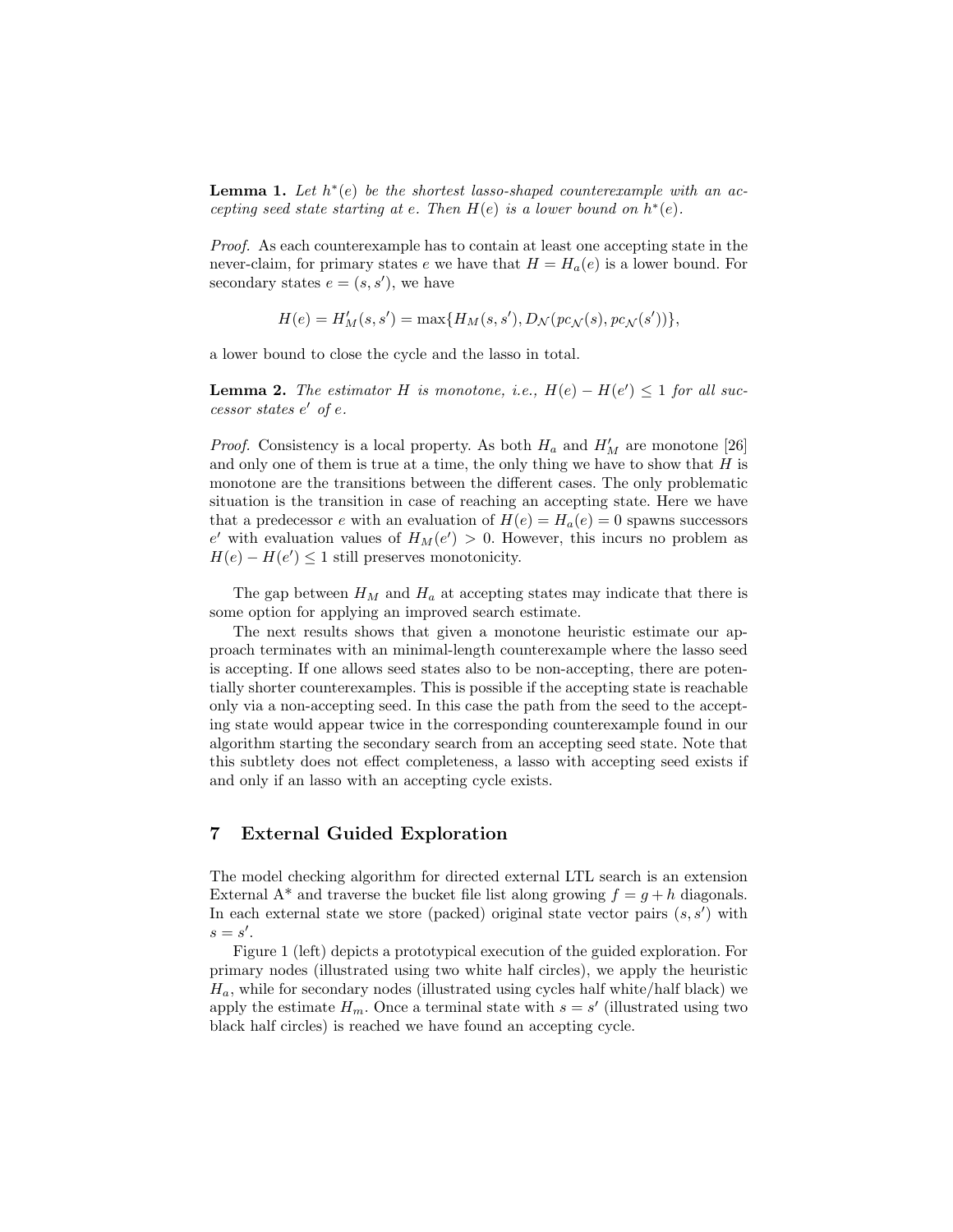

Fig. 1. Directed model checking LTL (left), distribution among several processors (right).

Figure 1 (right) illustrates how to perform parallel exploration<sup>2</sup>. The internal work for exploration a bucket is uniformly distributed among the set of available processors, that individually expand and sort individual files as described above.

Theorem 2. For problem graphs the external, parallel and guided LTL model checking algorithm finds the shortest counterexample with an accepting seed state. Its I/O complexity is  $O(\text{sort}(|\mathcal{F}||\mathcal{R}|)/p + l \cdot \text{scan}(|\mathcal{F}||\mathcal{S}|)),$  where l is the length of the shortest counterexample.

Proof. The proof is analogous to Theorem 1. Additionally, the parallelism divides the sorting efforts.

The main advantages of directed search is that the set of expanded states  $S$ (and subsequently  $S$ ) is smaller than with blind search.

The solution path is reconstructed by backward chaining starting with the final state. There are two main options. Either for a state in depth  $g$  we intersect the set of possible predecessors with the buckets of depth  $g - 1$ . Any state that is in the intersection is reachable on an optimal solution path, so that we can recur. As generating the predecessor state can be problematic in software model checking domains, we may store with each state its predecessor on a shortest path, doubling the required disk space. The time complexity is bounded by the scanning time of at most l buckets in consideration and surely in  $O(\operatorname{scan}(|\mathcal{F}||\mathcal{S}|)).$ 

 $2$  For a full treatment of the parallel execution of External A<sup>\*</sup> we refer the reader to [19]. As the paper is not printed yet, the reviewers can obtain a copy of the work at http://ls5-www.cs.uni-dortmund.de/∼jabbar/vmcai06.pdf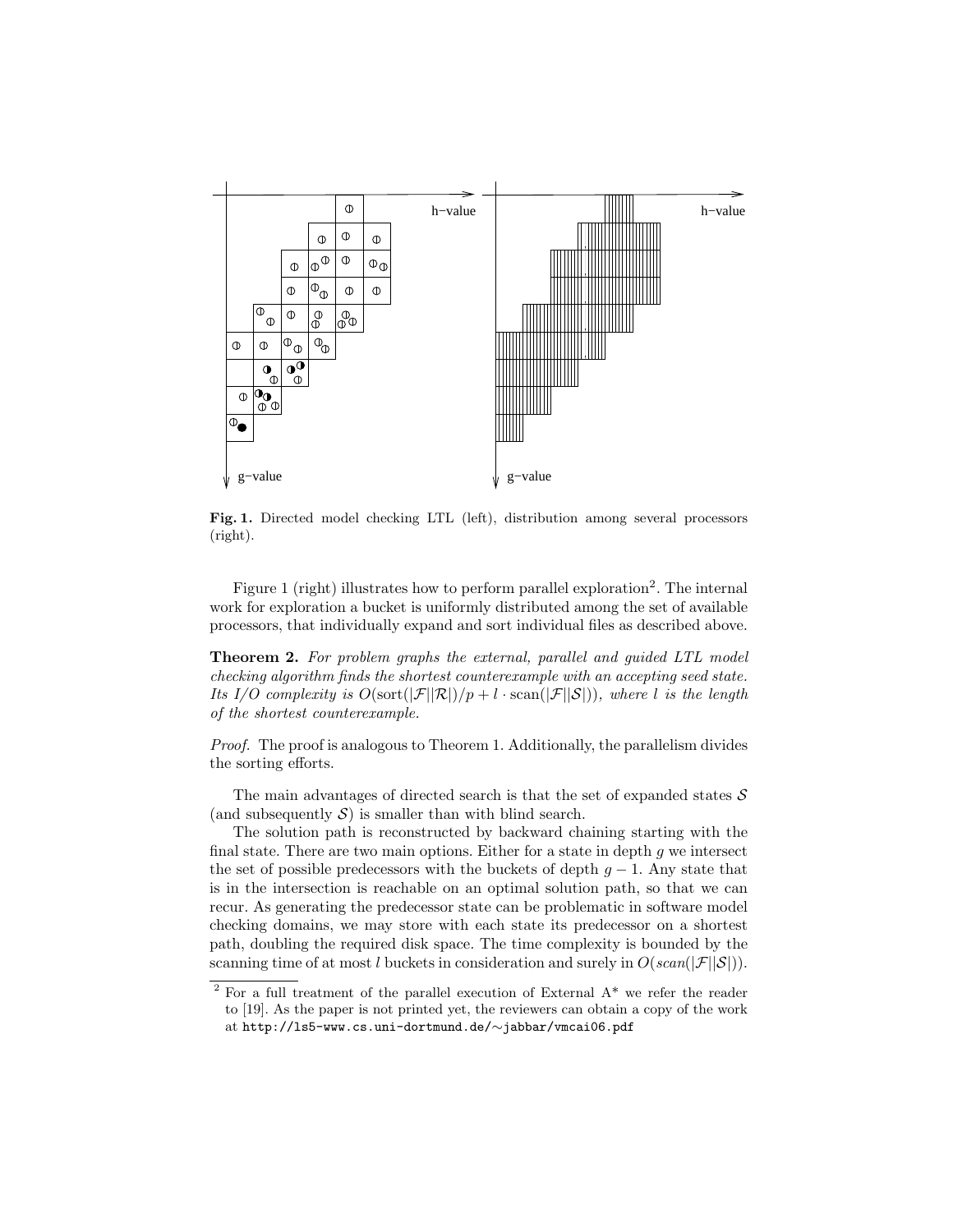### 8 Experiments

We implemented external LTL property validation on top of our experimental model checker IO-HSF-SPIN [18], the recent extension the directed model checking SPIN-derivate HSF-SPIN. The inputs are Promela-files and the output is a trail file in SPIN's format. The Promela language scope of IO-HSF-SPIN is not as large as in SPIN<sup>3</sup> as it lacks some features like fully dynamic process creation and embedded c-code, but sufficiently strong even for larger models that we have in our benchmark set.

As with its ancestors, in IO-HSF-SPIN Promela models are compiled into self-contained model checking units. The experiments for single-processor were conducted on a Pentium-4 PC, 3 GHz with 2 gigabytes of main memory and 180 gigabytes of hard disk. We exploit disk parallelism by RAID 0 using two hard disk. For multi-processor experiments we chose a Sun Enterprise System with four 750 MHz processors working with 8 gigabyte RAM and 30 gigabyte shared hard disk space. In this case, we worked with a single hard disk, so that no form of disk parallelism was exploited.

We choose a small internal buffer size for buffered reading and writing consisting of only 1,997 states. We applied internal (hash table based) and external (delayed) duplicate detection within the next bucket to expand. Duplicate elimination with respect to visited states in previous buckets is not done. This reduces the number of scans to linear-time complexity by the cost of some redundant states. The heuristic we applied takes a combination of  $H_a$  (for primary search) and  $H_M$  (for secondary search).

When comparing to SPIN it should be noted that this model checker was invoked with partial order reduction. Actually, as indicated by [26], partial order reduction preserves completeness but not optimality. It may lead to non-optimal counterexamples.

In our first set of experiments we use an elevator simulation protocol<sup>4</sup>. Table 1 shows the exploration results. We denote the number of expanded states, the number of states inserted to the hash table, the CPU time consumed and the length of the counterexample obtained. The sizes of the counterexamples are divided into the prefix and cycle length.

We compare the results of the exploration of External BFS and External A\* as implemented in IO-HSF-SPIN with Nested-DFS as implemented in SPIN, Distribution 4.2. Due to the statistic information provided by SPIN instead of the number of expanded and inserted states, we give the number of stored states and explored transitions<sup>5</sup>. SPIN and IO-HSF-SPIN return counterexamples that

<sup>3</sup> The SPIN code we started with was SPIN 3.4

<sup>&</sup>lt;sup>4</sup> Derived from www.inf.ethz.ch/personal/biere/teaching/mctools/elsim.html

 $5$  The counterexamples are produced with the options  $-t$  -p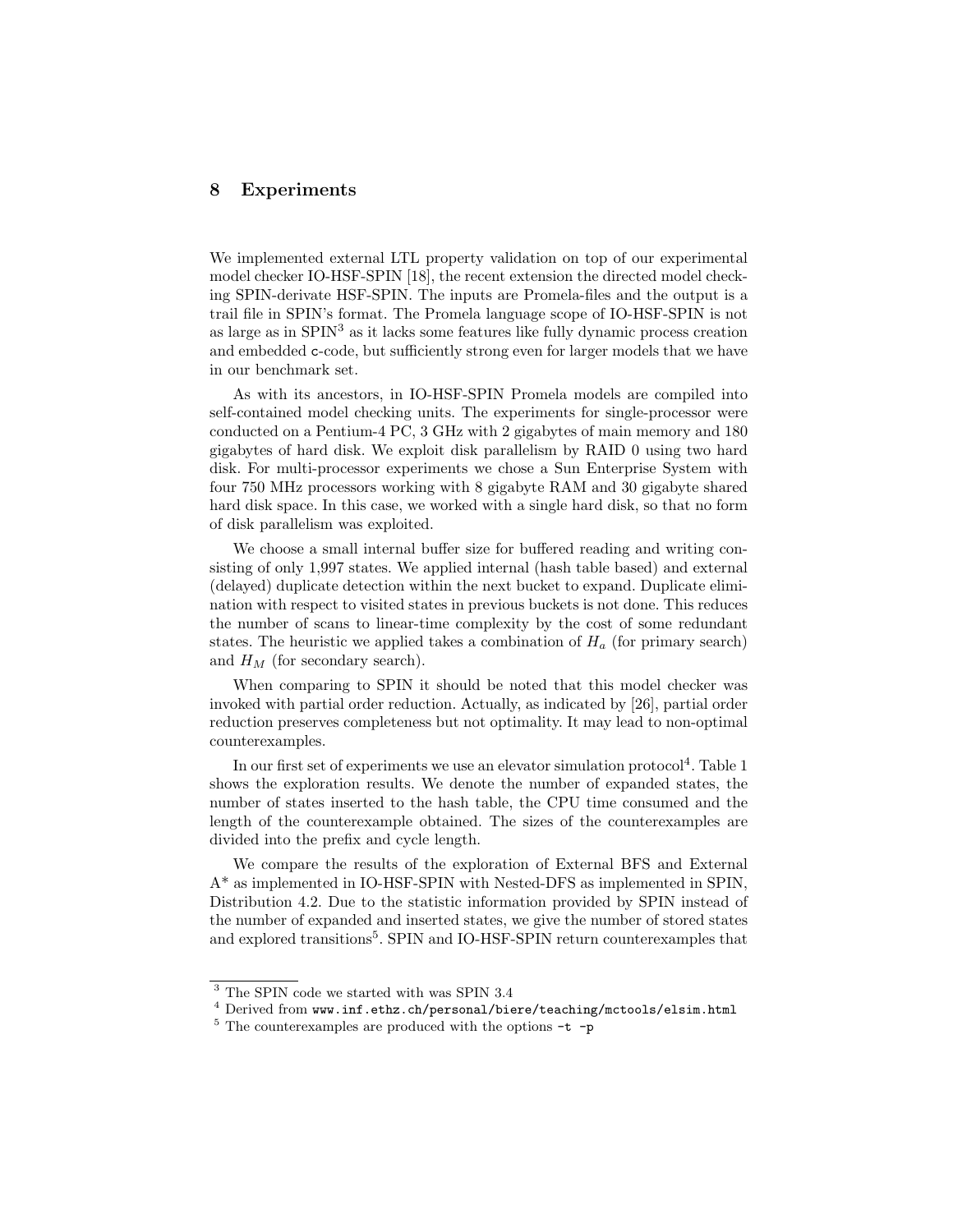| I/O-HSF-SPIN Expanded Inserted           |                               |        | Time | Length                   |
|------------------------------------------|-------------------------------|--------|------|--------------------------|
| External $A^*$                           | $ 2,090,933 2,275,778 $ 1m18s |        |      | $67 + 34$                |
| External BFS 2,642,575 2,827,073 2m3.96s |                               |        |      | $67 + 34$                |
| <b>SPIN 4.2</b>                          | Transition Stored             |        | Time | Length                   |
| Nested DFS                               | 33,900                        | 11.149 |      | $\sqrt{0m0.064s}109+100$ |

Table 1. LTL Model Checking with External A\*, External BFS and Internal Nested DFS for 2-Elevator protocol

| I/O-HSF-SPIN Expanded Inserted  Time  Length |                   |       |                  |          |
|----------------------------------------------|-------------------|-------|------------------|----------|
| External $A^*$                               | 178               | 369   | $ 0m1.318s 15+5$ |          |
| External BFS                                 | 1.343             | 1.427 | $ 0m0.787s 15+5$ |          |
| SPIN 4.2                                     | Transition Stored |       | Time             | Length   |
| Nested DFS                                   | 155.963           | 8.500 | 1m47s            | $18 + 5$ |

Table 2. LTL Model Checking with External A\*, External BFS and Internal Nested DFS for SGC protocol

start at accepting states<sup>6</sup>. We observe that SPIN's counterexamples are in general longer than the ones in IO-HSF-SPIN<sup>7</sup> .

From the results of our first experiments we do not see a large gain of External A\* compared to External BFS in the number of expanded and inserted states. The established counterexample lengths match. In the time, however, we see that External  $A^*$  is considerably faster. There a different reason for the difference in ratios for the number of expansions and CPU time. First, as there are less buckets in External BFS (one for every layer) compared to External A\*, there are more I/Os needed for external sorting. The other reason is that the number of generated nodes that fall into the buckets that are not considered for expansion (with counterexample length larger than the optimum) are larger for External BFS.

SPIN's exploration is remarkably good, as it requires only 6 milliseconds for generating an optimized trail. The number of stored nodes for Nested-DFS is much smaller as compared to blind BFS and A\* LTL property search. The established counterexample is longer.

In the second experiment we take a larger protocol, as used in [37], a Promela model of a procedure with related processes. In Table 2 we see an opposite behavior as compared to the previous experiment. External search performed

<sup>6</sup> Without the predefined bound on the search depth, SPIN tends to find very long counterexamples, e.g. with 9998 steps. We therefore chose an iterative depth-first search strategy -i for SPIN. As this option may be caught in a depth anomaly [26] we also checked option -DREACH, which should return optimal traces. However, the results we obtained with this setting were not better than with -i.

 $^7$  This is not neccessarily due to their non-optimality, but probably relying on a different measurement for steps, as SPIN is likely to put some additional increment on synchronized never-claim transitions.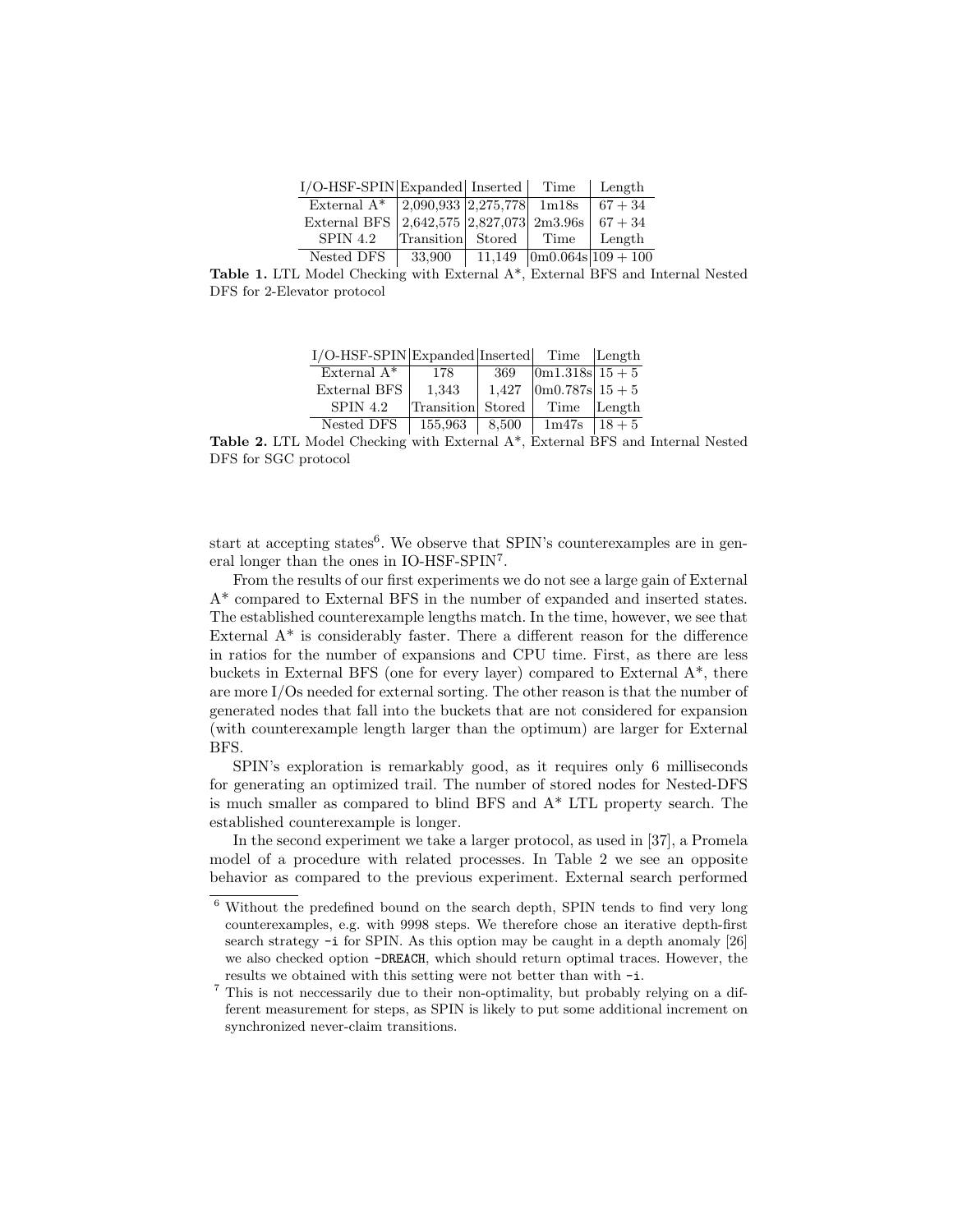| $I/O$ -HSF-SPIN | Expanded   | Inserted                 | Time                                | Length |
|-----------------|------------|--------------------------|-------------------------------------|--------|
| External $A^*$  | 2.298      | 127,813                  | $\vert$ 0m6.108s $\vert$ 196 + 2    |        |
| External BFS    | 2.298      | 47,118                   | $\lfloor 0m13.549s \rfloor 196 + 2$ |        |
| <b>SPIN 4.2</b> | Transition | Stored                   | Time                                | Length |
| Nested DFS      |            | -out-of-mem--out-of-mem- |                                     |        |

Table 3. LTL Model Checking with External A\*, External BFS and Internal Nested DFS for 64-Dining Philosopher

a much smaller number of expansions than internal iterated Nested DFS. The reason is that iterative improvement strategy takes a long time to decrease the counterexample length to a feasible low number. The behavior of External BFS compared to External A\* is also opposite to the above. Now the number of expansion is smaller in External A\* is much smaller due to its good guidance, but External BFS CPU time is superior. The reason for this is that the distribution of the heuristic estimate is fine-grained such that many internal buckets have to be allocated but never used.

In the third set of experiments we choose the scalable Dining Philosophers protocol with 64 philosophers. The LTL property we checked for was

### [] (philosopher[1]@eat -> <> philosopher[2]@eat)

realizing the response property that always if the first philosopher eats, so does the second. Table 4 shows our results. Coincidently, the number of expanded nodes for guided and unguided external search match. The number of inserted nodes is, however, smaller for External BFS. We explain this behavior by absence of external duplicate removal for unexplored buckets. In agreement to this argument, External BFS took more time to perform external delayed duplicate detection. SPIN, unfortunately, ran out of memory. It found counterexample in very large depth, but was unable to shorten the trail. Even provided with a depth bound of 300 it was unable to terminate its iterated improvement strategy, due to the limits of main memory, which in our case was 2 gigabytes. Manually adapting the search depth to the optimum of 212 allowed SPIN to complete its exploration finding a counterexample with a acceptance cycle seed at depth 207.

For distributed execution on the multi-processor machine we again choose the Dining Philosopher example, now scaled to 128 philosophers. First, we note that disk space consumption is considerably large. The single processor version could not finish its exploration. One file for the set generated states became larger than 2 gigabytes and was killed by the operating system. The reason that the multi-processor versions could finalize their implementation, is early duplicate detection in intermediate files. The length of the produced counterexamples match and the observed speed-up is noticeable.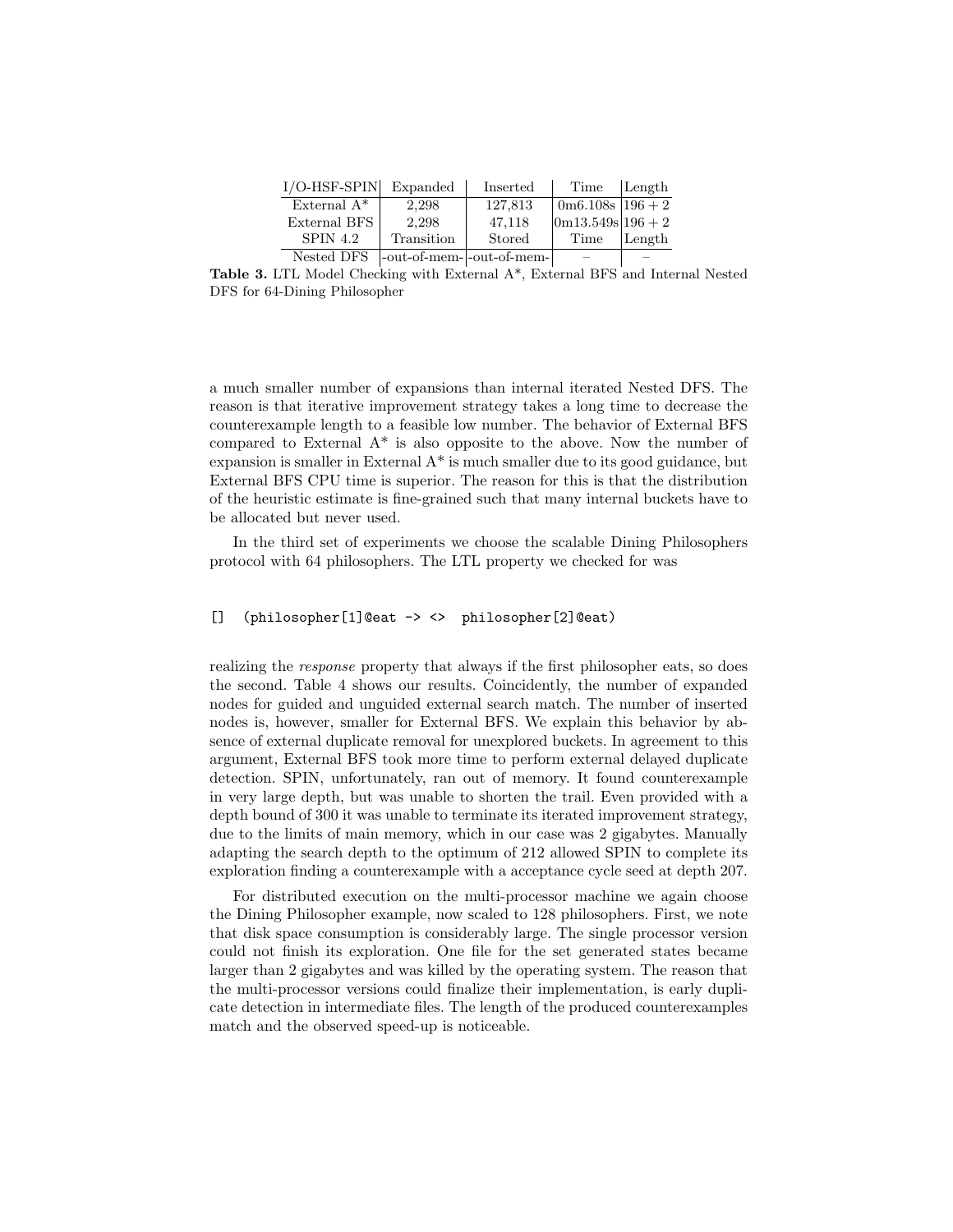| $I/O$ -HSF-SPIN             | Time Secondary Memory Length |          |
|-----------------------------|------------------------------|----------|
| 1 processor                 |                              |          |
| $2$ processors $ 5m53.96s $ | 4.7 gigabytes                | $ 388+2$ |

|              |               | .                        |  |
|--------------|---------------|--------------------------|--|
| 3 processors | $\pm 4m7.13s$ | 5.28 gigabytes $ 388+2 $ |  |

Table 4. LTL Model Checking with External A\* for 128-Dining Philosopher

# 9 Conclusion

In this work we have combined directed, external and parallel to compute optimal counterexamples for LTL properties in explicit-state model checking. The I/O complexity of  $O(\text{sort}(|\mathcal{F}||\mathcal{R}|)/p + l \cdot \text{scan}(|\mathcal{F}||\mathcal{S}|))$  is a drastic improvement to simulating DFS as done for computing strongly connected components in explicit graphs with Tarjan's algorithm, as it avoids unstructured access to the adjacency lists. Different to NestedDFS the approach provides an optimality guarantee on the length of the counterexample.

The search space is generated using state pairs of active and cycle seed state, which supports the design of monotone LTL heuristics for directed model checking. Primary and secondary search states are examined together in one common file. The underlying exploration algorithm extends External  $A^*$  to allow accepting cycles to be found. As with External  $A^*$ , the approach can be effectively be parallelized. Duplicate detection is delayed. Up to synchronization mechanism for work distribution, no communication between the individual processes is needed, which in large problems allows almost linear speed-ups in a distributed environment.

With this research, we hope to have pushed the limits of practical model checking where the internal memory does not limit the number of realistic models that can be verified. With our support of pause-and-resume the size of the secondary storage can be resized without harming the correctness of the model checking process. Combining this with our approach presented in ?? on parallel external guided safety model checking, we now put our focus on larger industrialsized models, which means targeting towards state spaces requiring terrabytes of storage.

A challenge for future research will be to reduce the (sequential) time complexity to  $O(\text{sort}(|\mathcal{R}|) + \text{scan}(|\mathcal{S}|))$  as for safety model checking.

#### References

- 1. A. Aggarwal and J. S. Vitter. Complexity of sorting and related problems. In International Colloquim on Automata, Languages and Programming (ICALP), number 267 in LNCS, pages 467–478, 1987.
- 2. A. Aggarwal and J. S. Vitter. The input/output complexity of sorting and related problems. Journal of the ACM, 31(9):1116–1127, 1988.
- 3. J. Barnat, L. Brim, and I. Cerna. Property driven distribution of nested DFS. In International Workshop on Verification and Computational Logic (VCL), pages 1–10, 2002.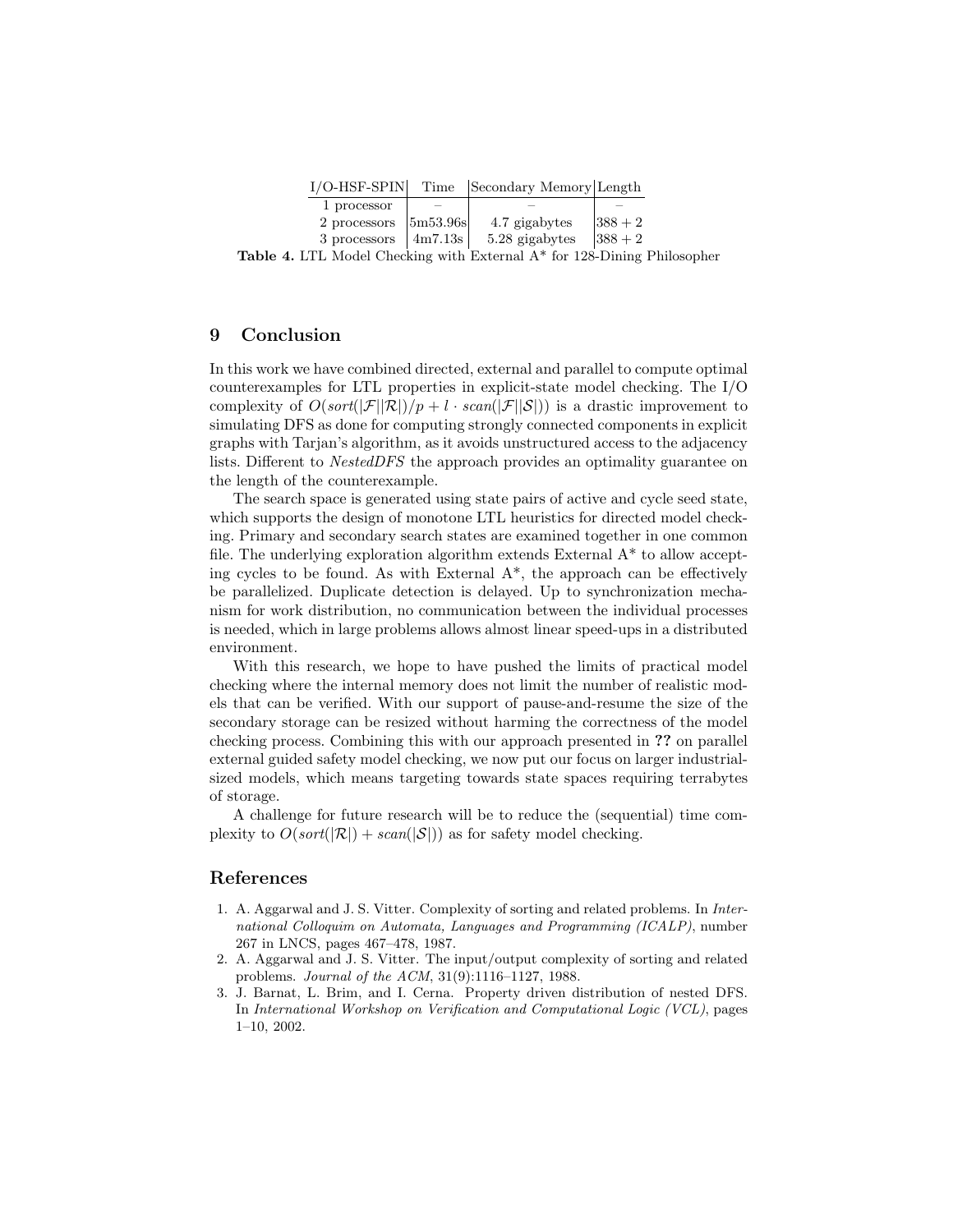- 4. J. Barnat, L. Brim, and J. Chaloupka. Parallel breadth-first search LTL model checking. In International Conference on Automated Software Engineering (ASE), pages 106–115, 2003.
- 5. J. Barnat, L. Brim, and J. Chaloupka. From distribution memory cycle detection to parallel model checking. Electronic Notes in Theoretical Computer Science, 133:21–39, 2005.
- 6. A. Biere, A. Cimatti, E. Clarke, O. Strichman, and Y. Zhu. Bounded model checking. In Advances in Computers (volume 58). Academic Press, 2003.
- 7. L. Brim and I. Cerna. Accepting predecessors are better than back edges in distributed LTL model-checking. In Formal methods in Computer-Aided Design (FM-CAD), pages 352–366, 2004.
- 8. J. R. Buchi. On a decision method in restricted second order arithmetic. In Conference on Logic, Methodology, and Philosophy of Science, pages 1–11, 1962.
- 9. I. Cerna and R. Palanek. Distributed explicit fair cycle detection. In Model Checking Software (SPIN), pages 49–73, 2003.
- 10. Y.-J. Chiang, M. T. Goodrich, E. F. Grove, R. Tamasia, D. E. Vengroff, and J. S. Vitter. External memory graph algorithms. In Symposium on Discrete Algorithms (SODA), pages 139–149, 1995.
- 11. E. Clarke, O. Grumberg, and D. Peled. Model Checking. MIT Press, 2000.
- 12. S. Edelkamp, S. Jabbar, and S. Schroedl. External A\*. In German Conference on Artificial Intelligence (KI), pages 226–240, 2004.
- 13. S. Edelkamp, S. Leue, and A. Lluch-Lafuente. Directed explicit-state model checking in the validation of communication protocols. International Journal on Software Tools for Technology, 5(2-3):247–267, 2004.
- 14. S. Edelkamp, S. Leue, and A. Lluch-Lafuente. Partial order reduction and trail improvement in directed model checking. International Journal on Software Tools for Technology, 6(4):277–301, 2004.
- 15. K. Fisler, R. Fraer, G. Kamhi, Y. Vardi, and Y. Ynag. Is there a best symbolic cycle detection algorithm. In TACAS, pages 420–434, 2001.
- 16. D. S. Hirschberg. A linear space algorithm for computing common subsequences. Communications of the ACM, 18(6):341–343, 1975.
- 17. G. J. Holzmann, D. Peled, and M. Yannakakis. On nested depth first search. The SPIN Verification System, pages 23–32, 1972.
- 18. S. Jabbar and S. Edelkamp. I/O efficient directed model checking. In Conference on Verification, Model Checking and Abstract Interpretation (VMCAI), pages 313– 329, 2005.
- 19. S. Jabbar and S. Edelkamp. Parallel external directed model checking with linear I/O. In Conference on Verification, Model Checking and Abstract Interpretation  $(VMCAI), 2006.$  To appear.
- 20. H. Kautz and B. Selman. Pushing the envelope: Planning propositional logic, and stochastic search. In AAAI, pages 1194–1201, 1996.
- 21. R. E. Korf. Best-first frontier search with delayed duplicate detection. In AAAI, pages 650–657, 2004.
- 22. R. E. Korf and P. Schultze. Large-scale parallel breadth-first search. In AAAI, 2005.
- 23. R. E. Korf and W. Zhang. Divide-and-conquer frontier search applied to optimal sequence allignment. In AAAI, pages 910–916, 2000.
- 24. L. Kristensen and T. Mailund. Path finding with the sweep-line method using external storage. In International Conference on Formal Engineering Methods (ICFEM), pages 319–337, 2003.